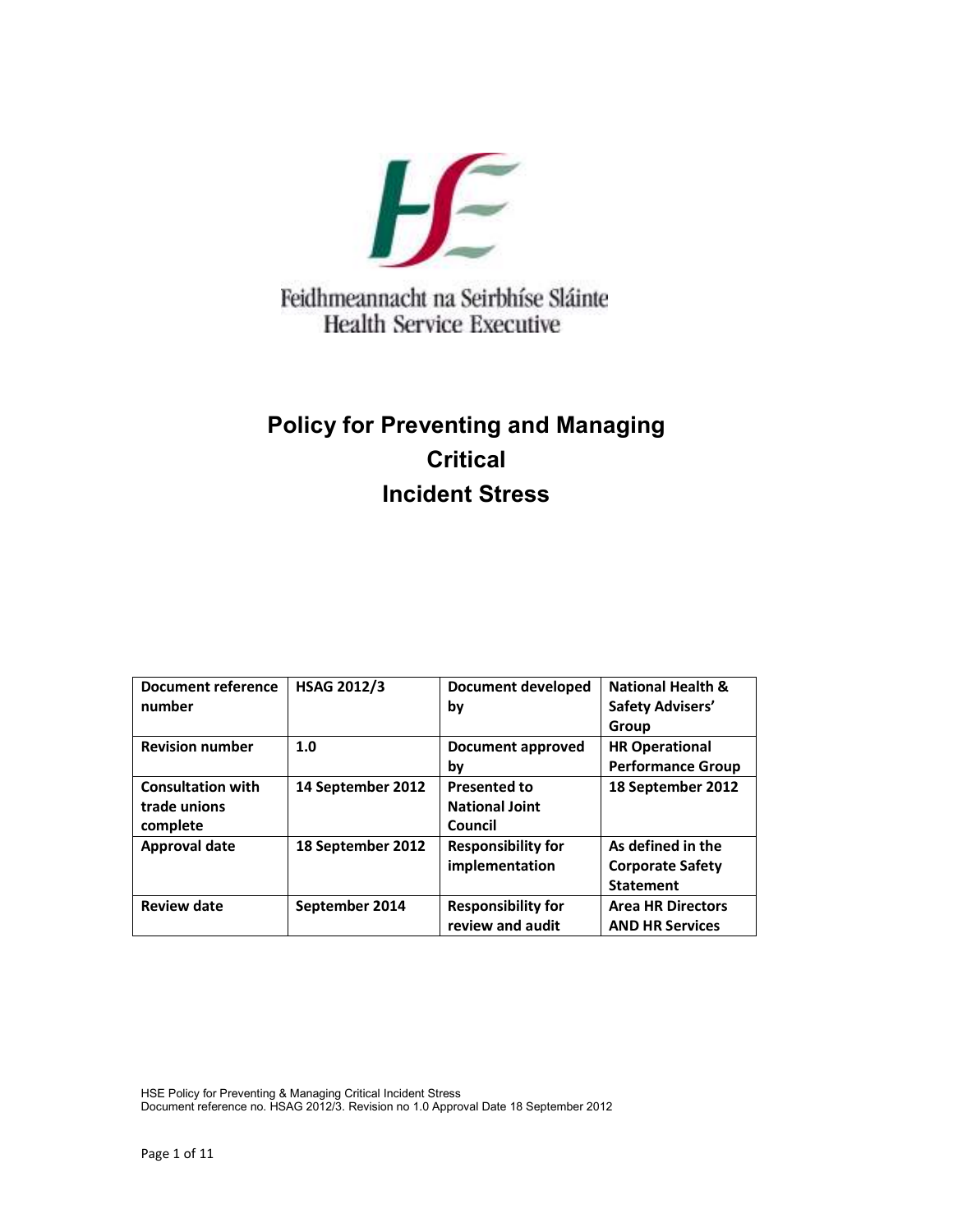## **Signature Sheet**

*I have read, understood and agree to adhere to the attached Policy and Procedure:* 

| <b>Print Name</b> | Signature | <b>Area of Work</b> | Date |
|-------------------|-----------|---------------------|------|
|                   |           |                     |      |
|                   |           |                     |      |
|                   |           |                     |      |
|                   |           |                     |      |
|                   |           |                     |      |
|                   |           |                     |      |
|                   |           |                     |      |
|                   |           |                     |      |
|                   |           |                     |      |
|                   |           |                     |      |
|                   |           |                     |      |
|                   |           |                     |      |
|                   |           |                     |      |
|                   |           |                     |      |
|                   |           |                     |      |
|                   |           |                     |      |
|                   |           |                     |      |
|                   |           |                     |      |
|                   |           |                     |      |

HSE Policy for Preventing & Managing Critical Incident Stress Document reference no. HSAG 2012/3. Revision no 1.0 Approval Date 18 September 2012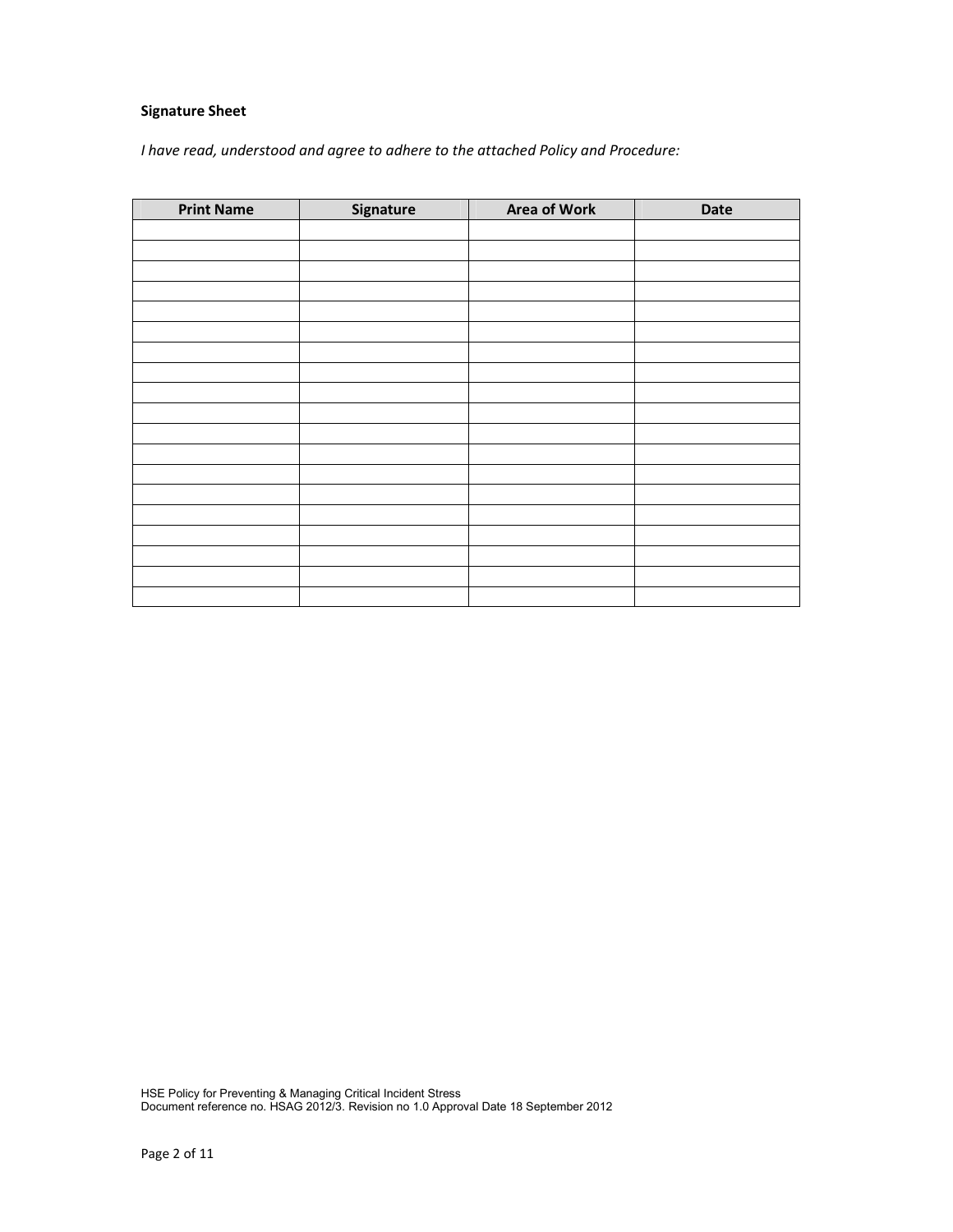## **Table of Contents:**

| 1.         | Policy statement                                        | 4  |
|------------|---------------------------------------------------------|----|
| 2.         | Policy framework                                        | 4  |
| 3.         | Definitions                                             | 4  |
| 4.         | The role of the manager                                 | 5  |
| 5.1        | Prevention of traumatic responses to critical incidents | 6  |
| 5.2        | Managing responses to critical incidents                | 6  |
| 6.         | Review of policy                                        | 9  |
| References |                                                         | 10 |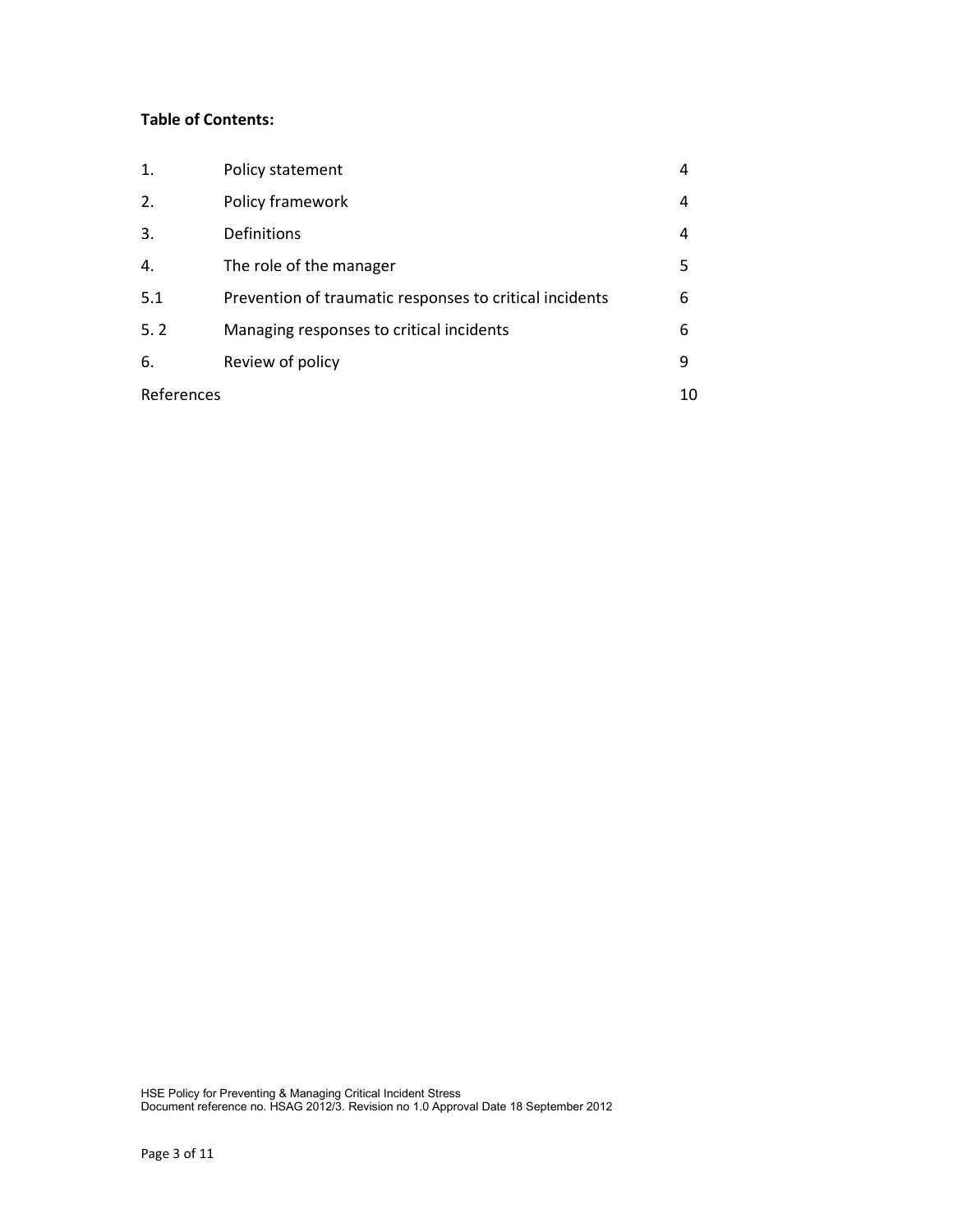#### 1. **Policy statement**

 The Health Service Executive's (HSE) policy for the prevention and management of stress following exposure to a critical incident or traumatic stressor is an integral part of our overall workplace stress policy, **Prevention and Management of Stress in the Workplace**<sup>1</sup> and should be read in conjunction with it. Providing support to employees who may be exposed to critical incidents in the course of their work is part of a continuum of care that the HSE seeks to provide to all its employees. Responsibilities for promoting employee wellbeing, identifying potentially traumatic stressors, assessing risk and intervening as necessary, which are outlined in the workplace stress policy, apply equally to this context.

#### **2. Policy framework**

 The critical incident stress policy outlines our response to employees affected by potentially traumatic events which are outside their normal work experience. We need to respond to these in a way that is qualitatively different to that in normal work situations. Because individuals experience critical incidents in different ways and vary in their reaction to similar events - what may be traumatic for one may not be for others - it is not possible to make rigid recommendations for all situations and employees. As our workforce is not a homogenous group, different groups of staff will have different work experiences and contexts and as a result, will have different needs. Therefore, an appropriate response for residential child care staff or community based social workers will be different to that required for ambulance or accident & emergency staff. Staff in each area of work should be involved in identifying potential stressors and effective ways to minimise or manage such situations. Each service should develop its own guidelines, based on the framework set out in this policy.

#### **3. Definitions**

 The World Health Organisation defines a **critical incident** as 'an event out of the range of normal experience – one which is sudden and unexpected, makes you lose control, involves the perception of a threat to life and can include elements of physical or emotional loss.<sup>2</sup>. Often such events are sufficiently disturbing to overwhelm or threaten to overwhelm a person's coping capacity. Research has shown that multiple deaths, gruesome injuries, exposure to human remains, injuries to or death of children, or people known to us, are particularly distressing<sup>3</sup>.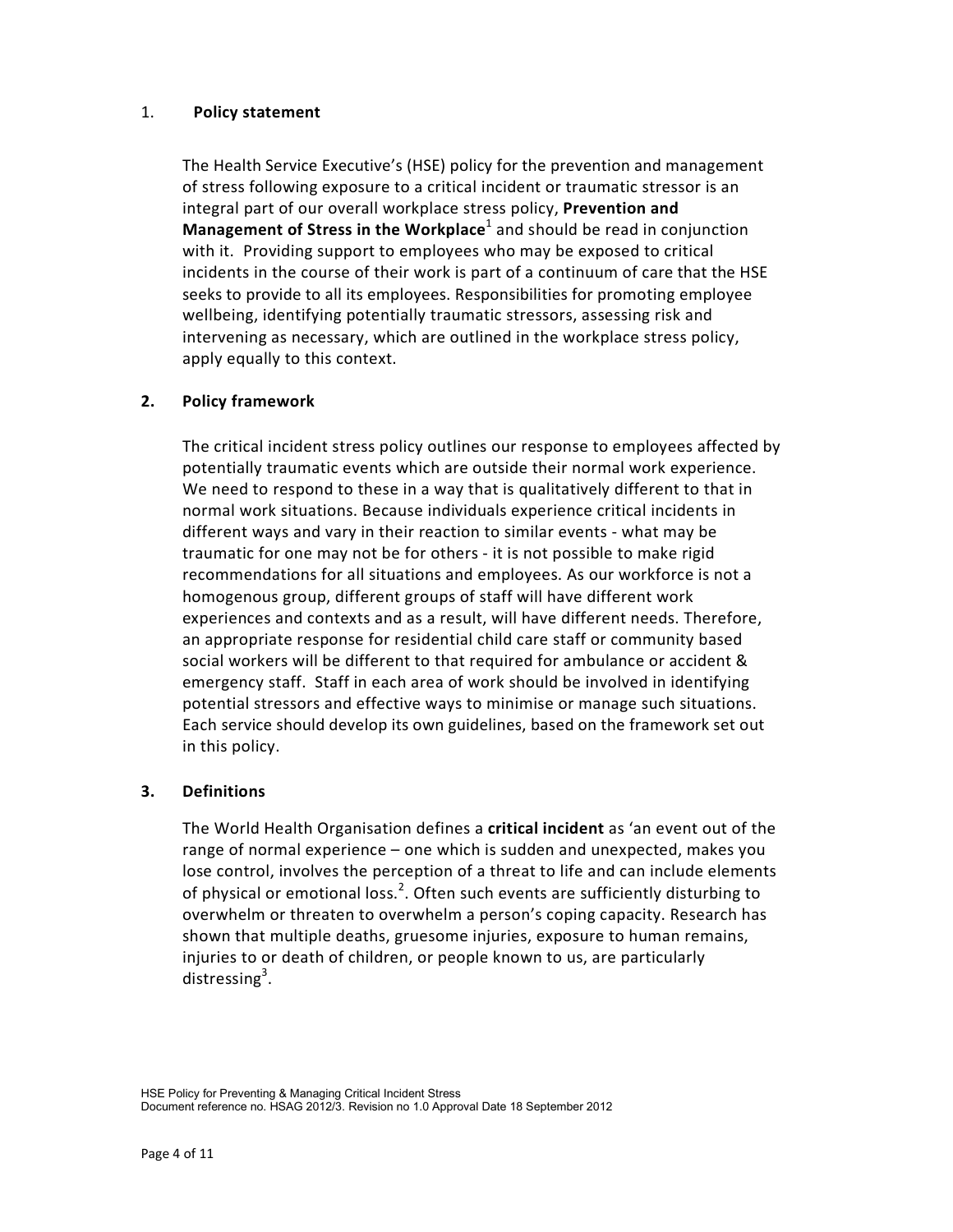Most people would be severely shaken by a critical incident, but are likely to recover from its impact soon after. However, for some people, the full impact of a critical incident only becomes apparent after several weeks, when serious symptoms emerge. After effects may include disturbing flashbacks, sleep difficulties, nightmares, memory loss, depression, a sense of numbness, and other symptoms that are also associated with stress. This is referred to as **post traumatic stress.** If it occurs within one month of the critical incident, it is called **acute stress.** Repeated exposure to critical incidents makes some people more effective in how they cope with them, but it may also make a person more sensitive to subsequent incidents and thus trigger an accumulated traumatic reaction.

 Although only a small percentage of people who experience critical incidents will develop serious symptoms, the gravity of the impact on these people requires special care. The HSE aims to provide such care and where possible, seeks to prevent incidents, reduce their impact, and support those affected.

#### **4. The role of the manager**

 Your role as manager, through your organisational position and understanding of the service area, is crucial. You must prepare for and support your staff through and after any critical incidents that they may encounter in the course of their work. In carrying out these responsibilities, you may avail of further guidance and support from the Occupational Health Department, Employee Assistance Programme or other designated persons in your area. Employees must be advised of the Serious Physical Assault and Injury Grant Schemes.

 Your support should focus on your staff's well-being. A minority of people who experience significant or prolonged reactions to critical incidents may need longer term support. As well as providing access to appropriate professional support, this might include social, financial and organisational measures. In such cases, you should assess each person's needs with the help of Occupational Health and Employee Relations services as required.

 You must be clear about your role with regard to supporting staff who encounter stress in the workplace. We recognise that you will require training and support to carry out these responsibilities and aim to provide this. Please also consult the HSE's Policy for Prevention and Management of Stress in the Workplace referred to earlier and its strategy for the management of violence and aggression in the workplace<sup>4</sup>.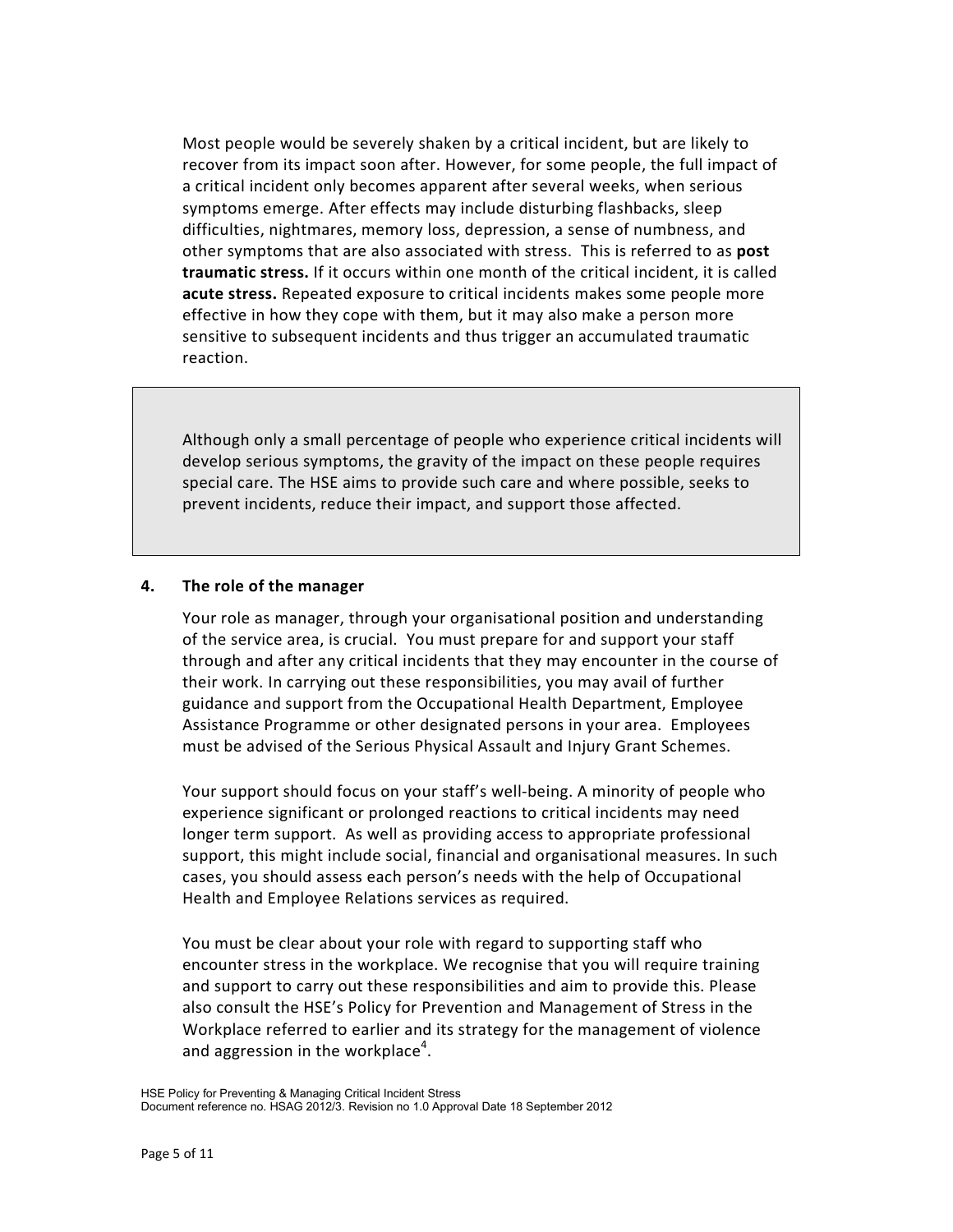#### **5.1. Prevention of traumatic responses to critical incidents**

 The general guidance outlined in the HSE's Policy for Prevention and Management of Stress in the Workplace is relevant here. We also need to make special provision for critical incidents, particularly in service areas where employees are more likely to be exposed to such incidents in the course of their work, such as ambulance or accident and emergency staff. In these services, we need to focus on making staff aware of: (a) the possible impact these events may have, (b) potential ways to minimise negative effects, and (c) the supports available to them, such as Occupational Health, Employee Assistance, Staff Counselling and Peer Support workers. We also recommend that you encourage team working, have good arrangements for supervision and for after shift winddowns, and use an external facilitator, where needed.

#### **5.2. Managing responses to critical incidents**

 How we support staff members after a critical incident is very important. Early and appropriate intervention can help reduce the effects of stress and minimise the possibility of further problems developing later. Interventions at the initial stage should be simple, pragmatic, local and informal. Our primary focus should be on providing care and minimising further stress.

 The core elements required to meet our legal obligations to provide a duty of care to our employees are set out below. This framework is based on an extensive review of models of best practice and has been adapted from Devilly and Cotton's<sup>5</sup> suggested guidelines for organisational practices and is in line with the UK's National Institute for Health and Clinical Excellence's<sup>6</sup> guidelines.

 In the event of a critical incident or potentially traumatic event, managers should ensure that the following actions are taken:

## **i. Ensure that all employees affected have access to immediate practical and social support during and immediately after the event**

- **a.** The practical support they need will vary depending on the circumstances but may include:
	- help with practical arrangements like transport home or contacting a family member;
	- providing refreshments tea, coffee (no alcohol);
	- providing cover to allow for 'down time'. This does not necessarily mean going off duty - it may be better to keep those affected together in the immediate aftermath of an incident so that they can compose themselves, talk about what has happened and support each other.

HSE Policy for Preventing & Managing Critical Incident Stress Document reference no. HSAG 2012/3. Revision no 1.0 Approval Date 18 September 2012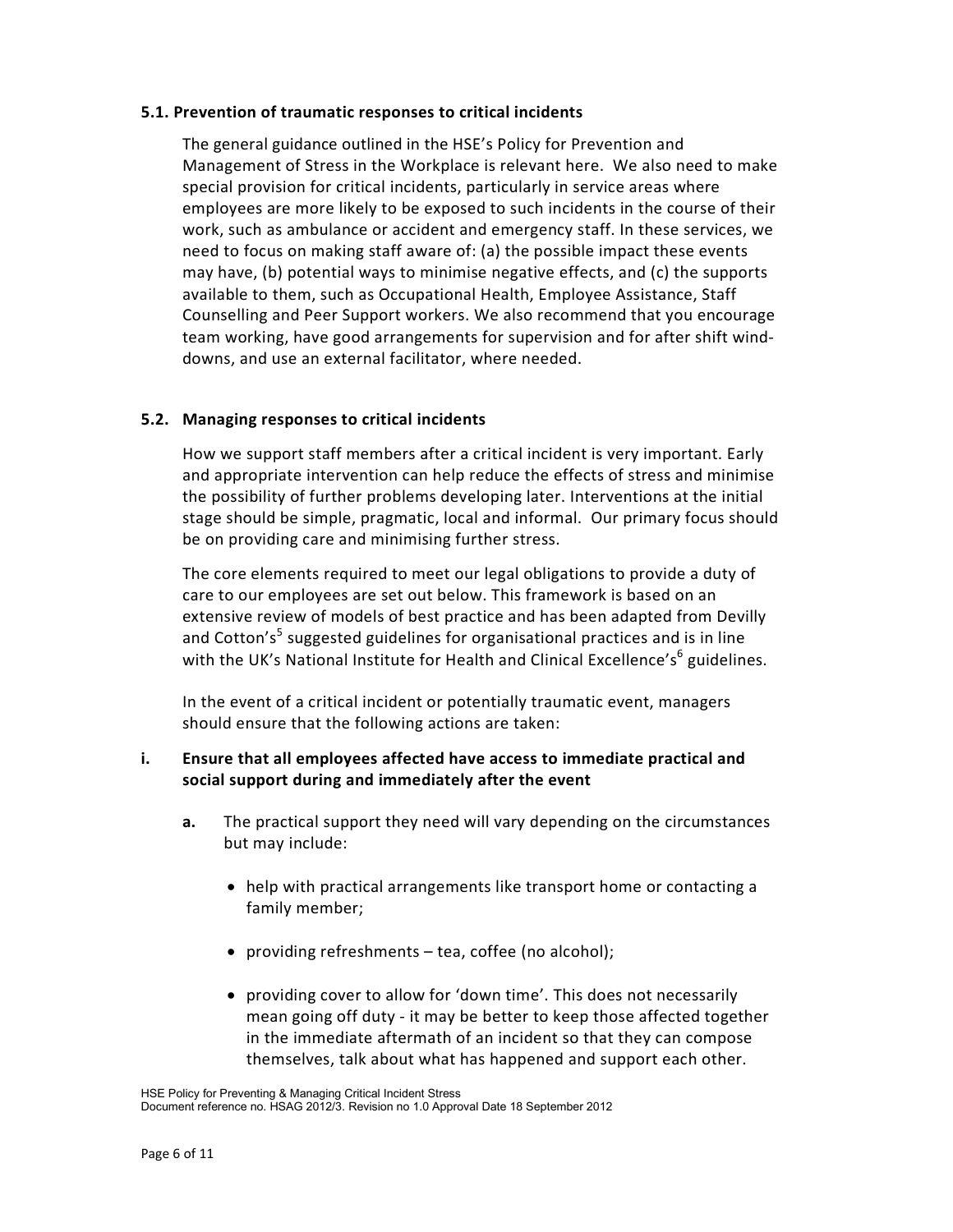- **b.** Social support means the everyday expression of care and listening to the concerns of those affected. It is not clinical in nature and should involve:
	- contact from the person's immediate manager to acknowledge what has happened, express concern, provide social and practical support and to recognise the efforts of staff,
	- contact with colleagues,
	- the presence of a respected and trusted colleague or designated person in their area of work, such as a Peer Support Worker, who is able to talk to staff who witnessed the event or to people affected by it who are concerned about how to cope.

 Take care to identify any staff, patients or bystanders who may have been affected by the incident and respond appropriately to their needs.

# **ii. Make employees aware of the Occupational Health, Employee Assistance and Staff Counselling services and enable them to attend if they request it.**

 Early access to emotional support and follow up with our employee support services after an event shows our genuine support for our employees. It is not intended as a clinical intervention at this stage but does provide an opportunity for employee support clinicians to check for possible post-traumatic reactions.

# **iii. Provide factual information and normalise people's reactions (not symptoms');**

- **a.** People who are involved in any way in a critical incident have a strong need for information after the event: What happened? Who was involved? Who is affected (injured, dead)? What documentation needs to be completed? Who needs to be informed? Will there be an investigation? What will be required of them?
- **b.** The presence of a senior manager after the incident who can convey accurate information about what has happened and outline plans to address the situation can reduce anxiety, quash rumours and re-establish a sense of order.
- **c.** At a national or regional level, a well-informed and managed telephone help-line may be the best approach. At a local level, the presence of the manager is preferable. There should be regular, meetings with all those involved as the situation evolves, particularly if there is an investigation involving filling in reports or interviews with Gardaí.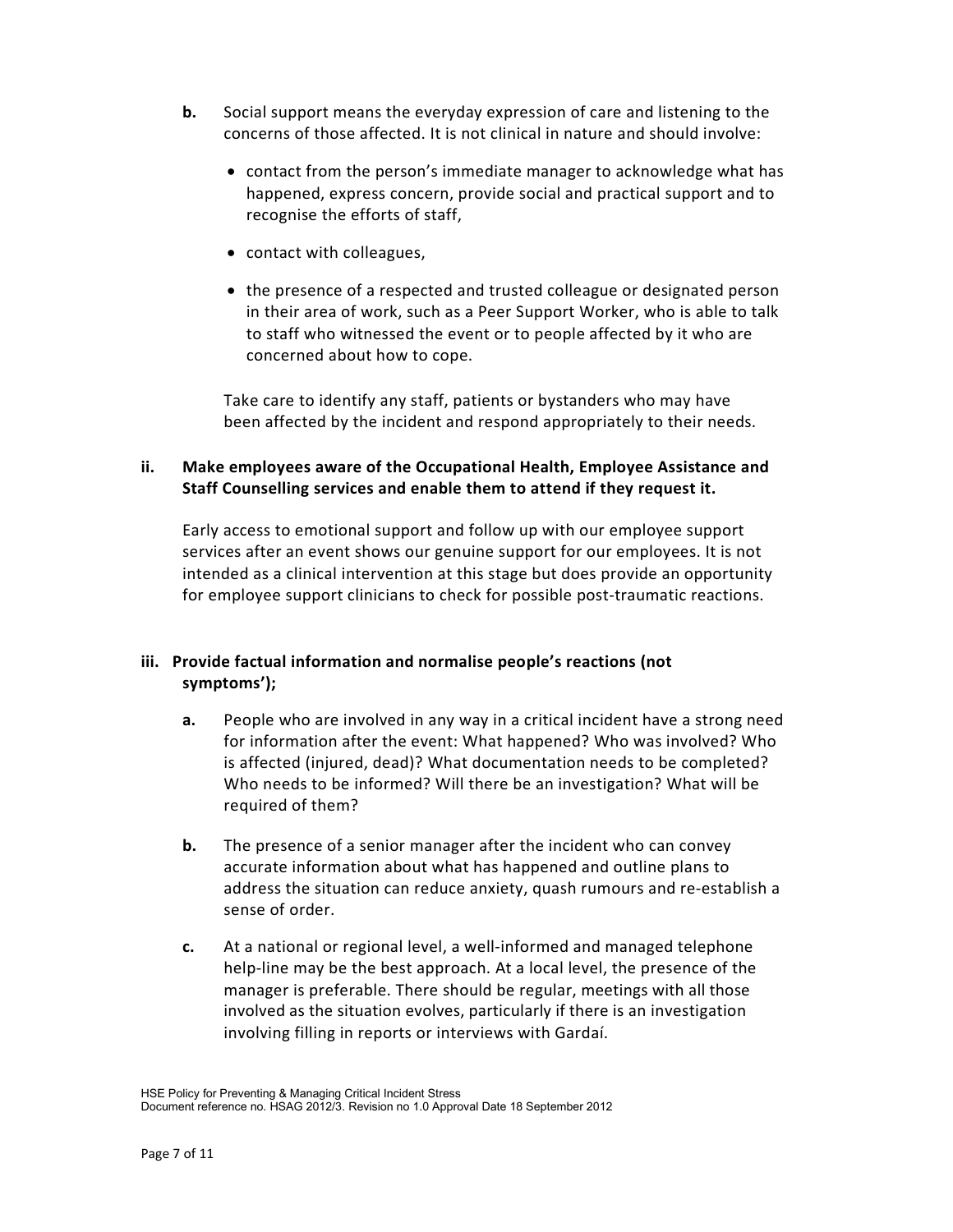- **d.** As part of 'normalising reactions', you should offer people affected by the event information about the normal responses to critical incidents so that they can better understand their own reactions to it. People with relevant training and experience should provide this information - not necessarily clinical professionals. Employees should not have to attend such an information session if they don't wish to; attendance should be on a voluntary basis.
- **e.** Give information leaflets on critical incidents in the workplace and the support services available to all those potentially affected by an event.

## **iv. Promote proactive problem solving**

 Research indicates that encouraging people to take an active role helps them to feel more in control of situations. The Work Positive research carried out in the HSE has stressed the importance of enabling staff to come up with their own solutions to problems and ways of coping with difficult work situations. This is particularly important when dealing with the aftermath of a critical incident. In general, you should encourage staff to use coping strategies they consider most effective in their work context. Do not impose specific strategies but give general advice about taking care of themselves, such as not drinking too much alcohol.

## **v. Monitor staff to identify people who may be at-risk**

 As well as meeting immediate support needs, you should follow up with staff affected by a critical incident or other form of potentially traumatic situation. For people who are particularly distressed, this might be within 24 hours. For others, follow-up within 4 - 14 days, depending on the circumstances, would be appropriate. How and when you follow up should always be proportionate to the individual situation and the level of distress the employee shows.

 This follow-up will give you the opportunity to check for symptoms of post traumatic stress such as depression, avoidance behaviour or intrusive phenomena. If you have concerns about any member of staff after a critical incident, you should seek guidance and support from the Occupational Health, Employee Assistance or Staff Counselling providers or other relevant designated persons. These specialist services will help you to identify possible 'at risk' staff who can then be followed up appropriately.

 It is important for you to be vigilant and supportive, particularly at the following times: immediately after the incident, before going off duty, during any absences from work, prior to and on return to work, and during any investigation or legal proceedings, such as an inquest.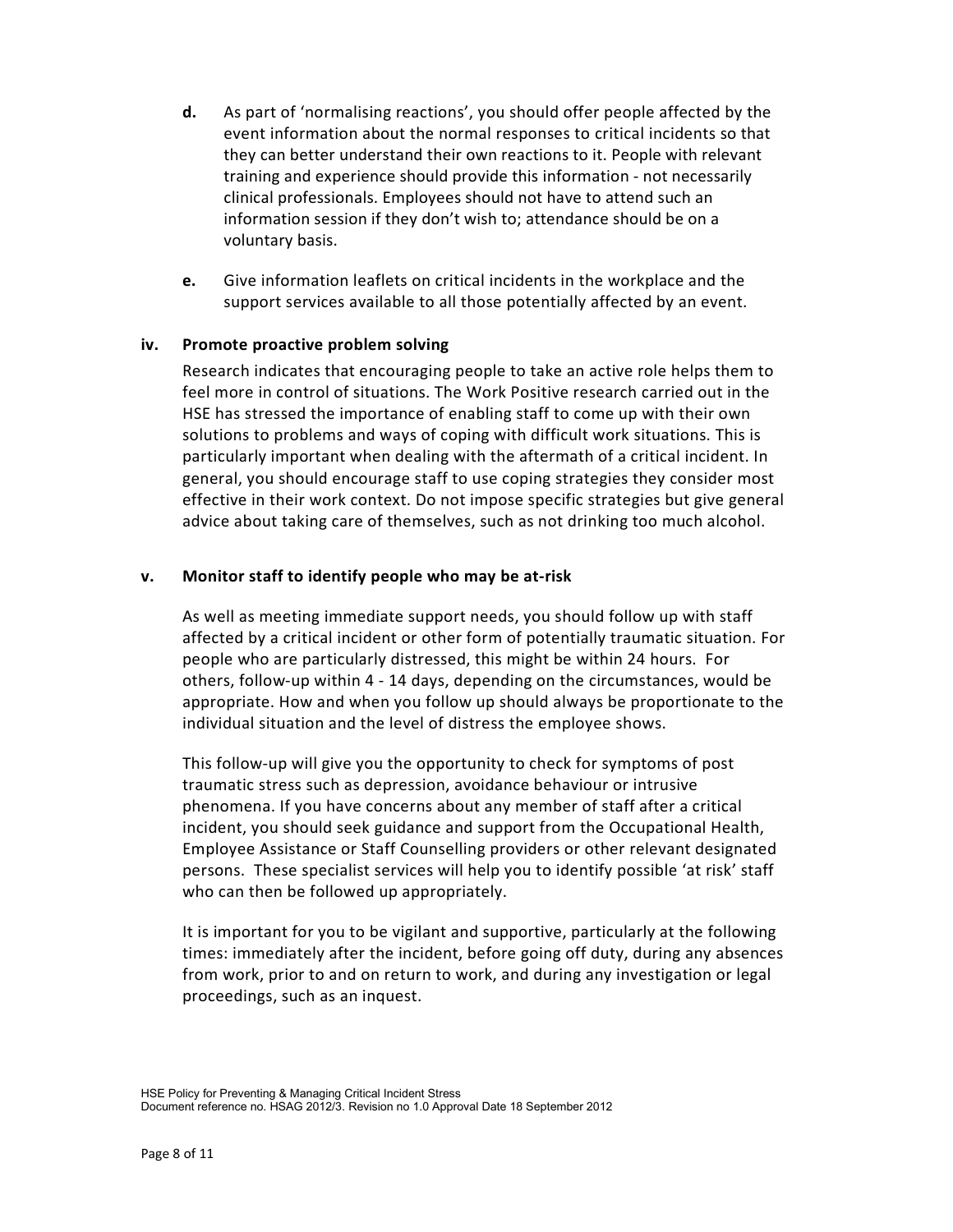## **vi. Provide speedy access to early intervention for people who report on-going distress.**

 Only a small minority of employees will need specialist support but for those who do require it, it is important that they access it quickly. You should be aware of the arrangements for referring people to the various support services so that timely and easy access can be arranged if required.

## **vii. Ensure that appropriate organisational liaison and feedback occurs**

 The support services treating affected employees should provide a link between the staff involved and management. They should take care to separate concerns relating to the incident from other pre-existing, unrelated workplace issues.

 In the case of a critical incident occurring in your area of responsibility, you should review key aspects of how it was managed, involving all stakeholders, to determine what changes need to be made to the existing policy or work practice. In some instances, it may be useful for an external facilitator to carry out such a review.

# **6. Review of policy**

 This policy should be regularly updated to remain in line with research developments. Policy reviews must take account of any recommendations from a process review of a major event or of relevant new research. In reviewing this policy, we recommend that the HSE continues to liaise with those with relevant expertise in this field.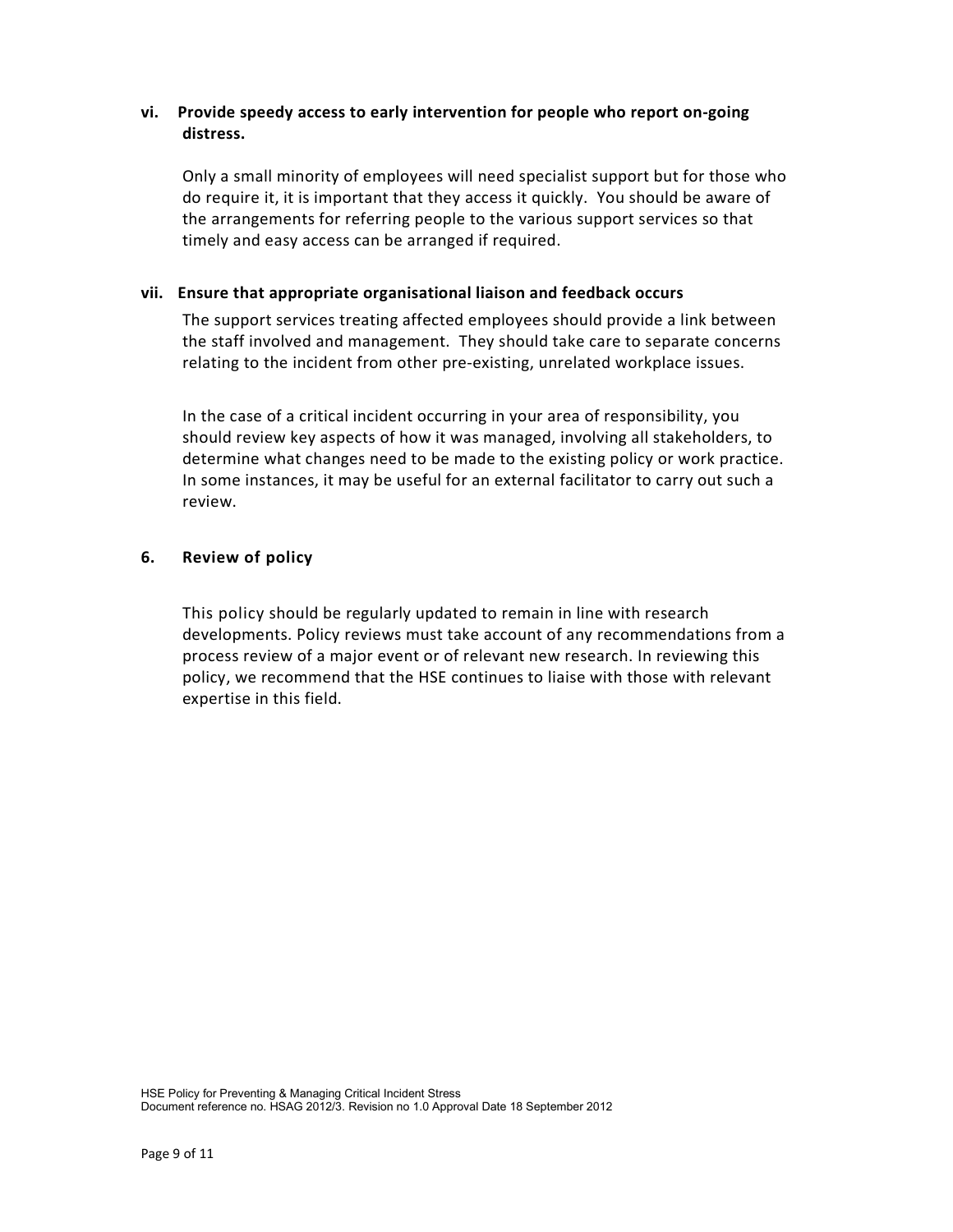#### **References**

You can access all Health Service Executive policies, strategies and other documents on http://hsenet.hse.ie

<sup>1</sup>Health Service Executive's *Policy for the Prevention & Management of Stress in the Workplace, September 2012*)

<sup>2</sup>World Health Organisation. (2006). *Stress Management in Emergency Deployment.*  Retrieved on 19 Nov 2008 fromhttp://www.who.int/en/.

3 The Ambulance Service CISM Committee. (2008). *Report on the National Ambulance Service Stress Survey.* Dublin: Ireland

4 McKenna, K. (2008) *Linking Safety and Service: Together Creating Safer Places of Service.* Health Service Executive; Ireland.

*<sup>5</sup>*Devilly, G.J. & Cotton, P. (2003) *Psychological Debriefing and the Workplace: Defining a Concept, Controversies and Guidelines for Intervention.* Australian Psychologist

<sup>6</sup>National Collaborating Centre for Mental Health (NCCMH). (2005). *Post- Traumatic Stress Disorder: The Management of PTSD in Adults and Children in Primary and Secondary Care.* London: Gaskell and BPS.

<sup>6</sup>National Collaborating Centre for Mental Health (NCCMH) (2005) Post-Traumatic Stress Disorder: The Management of PTSD in Adults and Children in Primary and Secondary Care. London: Gaskell and BPS.